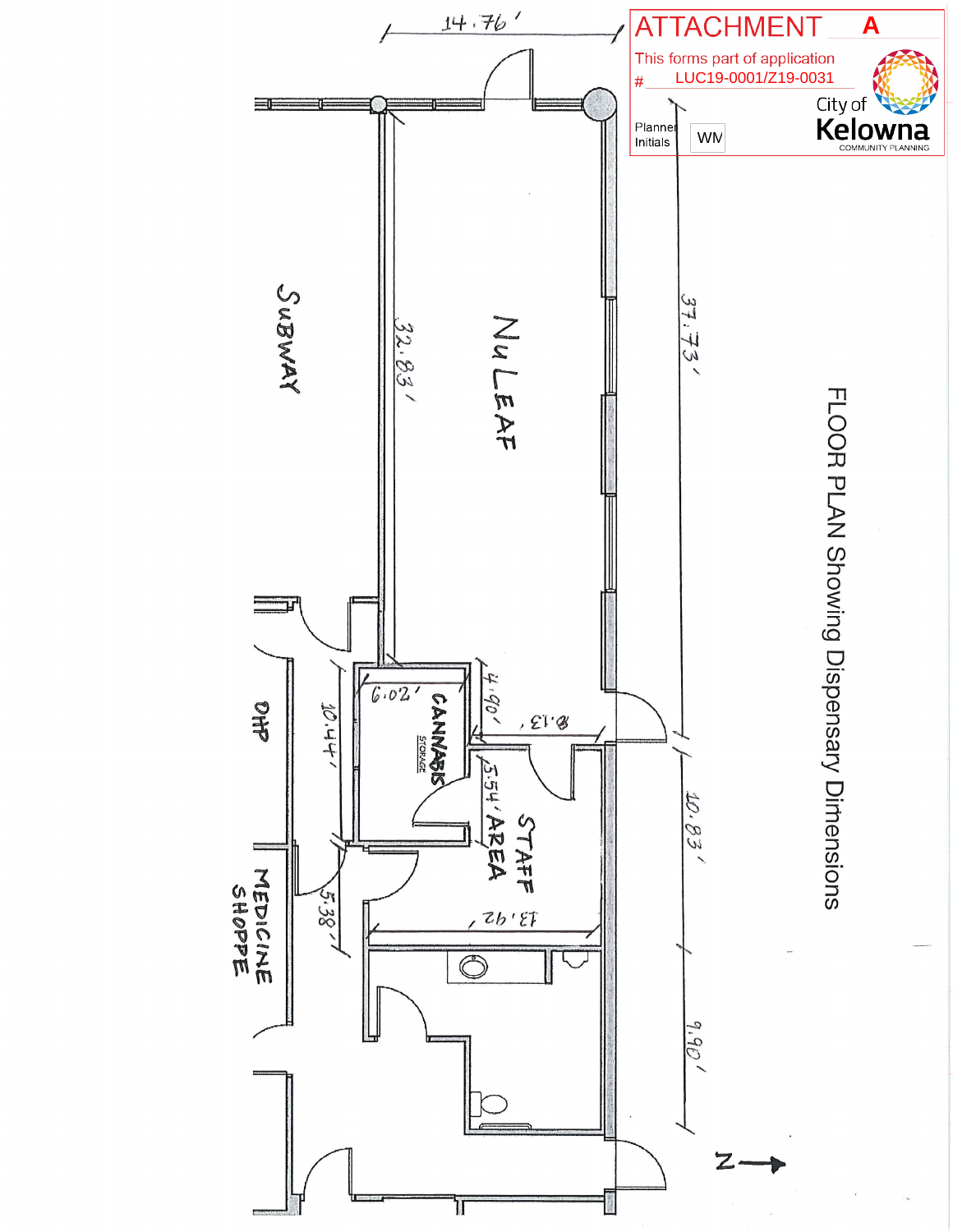

# **MEMORANDUM**

**CITY OF KELOWNA**

**Date:** February 28, 2019

**File No.:** Z19-0031

**To:** Community Planning (AC)

**From:** Development Engineering Manager (JK)

**Subject:** 1100 Lawrence Ave **RM3** – C4 RCS

The Development Engineering Department has the following comments and requirements associated with this rezoning application. The road and utility upgrading requirements outlined in this report will be a requirement of this development. The Development Engineering Technologist for this project is Jason Angus.

## **1. Road Improvements**

(a) Gordon Drive has been upgraded to an arterial standard however, the existing driveway let-down will need to be removed and new sidewalk will be constructed.

## **2. Road Dedication and Subdivision Requirements**

- (a) Grant Statutory Rights of Way if required for utility services.
- (b) If any road dedication or closure affects lands encumbered by a Utility right- of-way (such as Hydro, TELUS, Gas, etc.) please obtain the approval of the utility. Any works required by the utility as a consequence of the road dedication or closure must be incorporated in the construction drawings submitted to the City's Development Manager.
- (c) By registered plan to provide the following:
	- (i) Dedicate 2.5m width along the Gordon Dr frontage for road reserve<br>(ii) 6.0m corner rounding is needed in the south west corner of th
	- $6.0m$  corner rounding is needed in the south west corner of the property.

## **3. Design and Construction**

- (a) Design, construction supervision and inspection of all off-site civil works and site servicing must be performed by a Consulting Civil Engineer and all such work is subject to the approval of the City Engineer. Drawings must conform to City standards and requirements.
- (b) Engineering drawing submissions are to be in accordance with the City's "Engineering Drawing Submission Requirements" Policy. Please note the number of sets and drawings required for submissions.